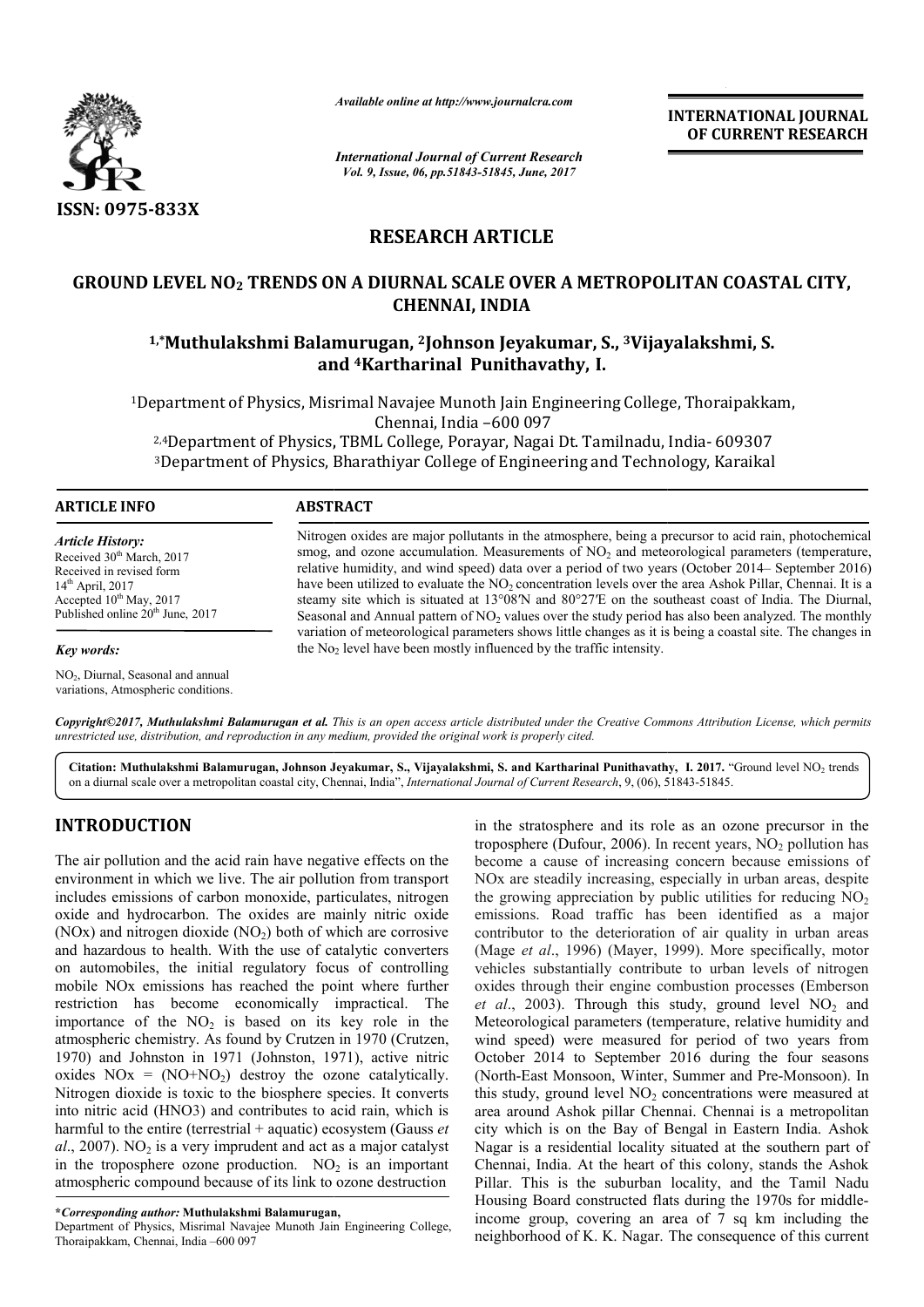study is to offer an imminent into the level of  $NO<sub>2</sub>$ concentration at the study area and also to understand the behavior of  $NO<sub>2</sub>$  in the different seasons.

#### **Experimental**

#### **Measurement Site and Methodology**

Chennai is one of the four major metropolitan cities, located on the south east coast of India. The city is 25.6 km in length and extends inland to about 11 Km and the total area is 174 Km2. The geographical coordinates of the study area are 13°10′04′′N latitude and 80°15′43′′ E longitude and it is located at an average altitude of 6.7 meters from the sea level (Jayanthi and Krishnamoorthy, 2006). The study area is Ashok pillar, which is most important entry-exit point of Chennai. This study area is of importance mainly because this region is now slowly developing into a well known area with new infra-structural developments as Chennai Metro Railway station introduced by the Government. It is located nearby Koyambedu, a hub for Chennai's Mofussil buses, this terminus has a capacity to handle over 2,00,000 passengers a day, hence vehicular emission is very high. The study area receives heavy rainfall only during north-east monsoon (October-December). The month of January is the representative of the winter season (January-February). The climate at the measurement site during May is the representative for summer season (March-May). The climate at the study site during May is very hot due to intense solar radiation. The month of July is the representative of the pre-monsoon season (June-September). Partly cloudy sky and hot weather with no rain characterizes the pre-monsoon season (Debaje *et al*., 2010).

#### **Data Collection**

The measurement of  $NO<sub>2</sub>$  in parts per billion (ppb) was carried out using an Aeroqual Series 500 Handheld Monitor (Aeroqual Limited, New Zealand) at the area around Ashok Pillar, Chennai. Gas Sensitive Semiconductor (GSS) technology is next up the stepladder for exact measurement of  $NO<sub>2</sub>$  at lesser level. The sensor can detect  $NO<sub>2</sub>$  values in the range of 0.0-0.200 ppm with a resolution of 0.001 ppm. The annual and seasonal diurnal means of  $NO<sub>2</sub>$  are computed by averaging all months of a year.  $NO<sub>2</sub>$  concentrations and meterological parameters were measured at the study area for a period of two years from October 2014 to September 2016. This study period covers all the four different seasons experienced by the study area. The Meteorological data was collected from Indian Meteorological Department (IMD) and Tamilnadu Pollution Control Board (TNPCB), Chennai.

#### **RESULTS AND DISCUSSION**

#### **Diurnal Variation of NO2**

During the entire study period, the  $NO<sub>2</sub>$  concentration varied from 5 ppb to 45 ppb. The diurnal cycle of  $NO<sub>2</sub>$  showed an entire pattern and was characterized by the minimum  $NO<sub>2</sub>$ concentration in afternoon hours and maximum  $NO<sub>2</sub>$ concentration in the midnight and morning hours. It is seen from figure 1 that highest  $NO<sub>2</sub>$  concentration 28.43 ppb was observed at around midnight  $01:00$  am and minimum of  $NO<sub>2</sub>$ concentration 15.56 ppb was observed in the afternoon at 15:00 pm .It is noted that the small upper side kink in the diurnal pattern of  $NO<sub>2</sub>$  were observed at around 11:00 am. On a daily cycle, as industrial and motor vehicle activity rises in the morning hours, concentrations of NOx and VOCs also rises. The morning high values of  $NO<sub>2</sub>$  concentration in the study area is mainly due to the increase in traffic flow. This is associated with weak winds, besides atmospheric stability which is the characteristic of the 'nocturnal stable boundary layer' that persists in the first hours of the morning (Teixeira *et al*., 2009). After sunset, the photochemical reaction stops and so there is decrease in Ozone concentration, hence  $NO<sub>2</sub>$ concentration increases in the complex nighttime chemistry of the atmosphere.



**Fig.1. Diurnal Variation of NO2 Concentration**

**Seasonal Diurnal Variation of NO2**



**Fig.2.** Seasonal Average Variation of Ground level NO<sub>2</sub>

The seasonal average values of  $NO<sub>2</sub>$  concentration from October 2014 to September 2016 can be implicit from the Figure 2. A proper seasonal variation of  $NO<sub>2</sub>$  concentration was observed in the study area. Though the maximum ground level  $NO<sub>2</sub>$  was observed in winter it was minimum in monsoon months in the study regions. For two years, winter season recorded the maximum concentration of  $NO<sub>2</sub>$ . The maximum observation found in winter is due to the local thermal activities and population density (Kalita and Bhuyan 2011).

#### **Seasonal average of daytime, nighttime and Daily values of NO2**

The yearly averages of day, night and daily values are depicted in Figure 3. It is observed that for all the two years, the night time values are quite higher as compared to the daytime values. The year 2015- 2016 records higher day and night values in comparison to 2014-2015 values. This increase in nighttime is bound to occur due to the non-existence of photochemical reaction and subsequent decrease in the ozone levels during the night hours.